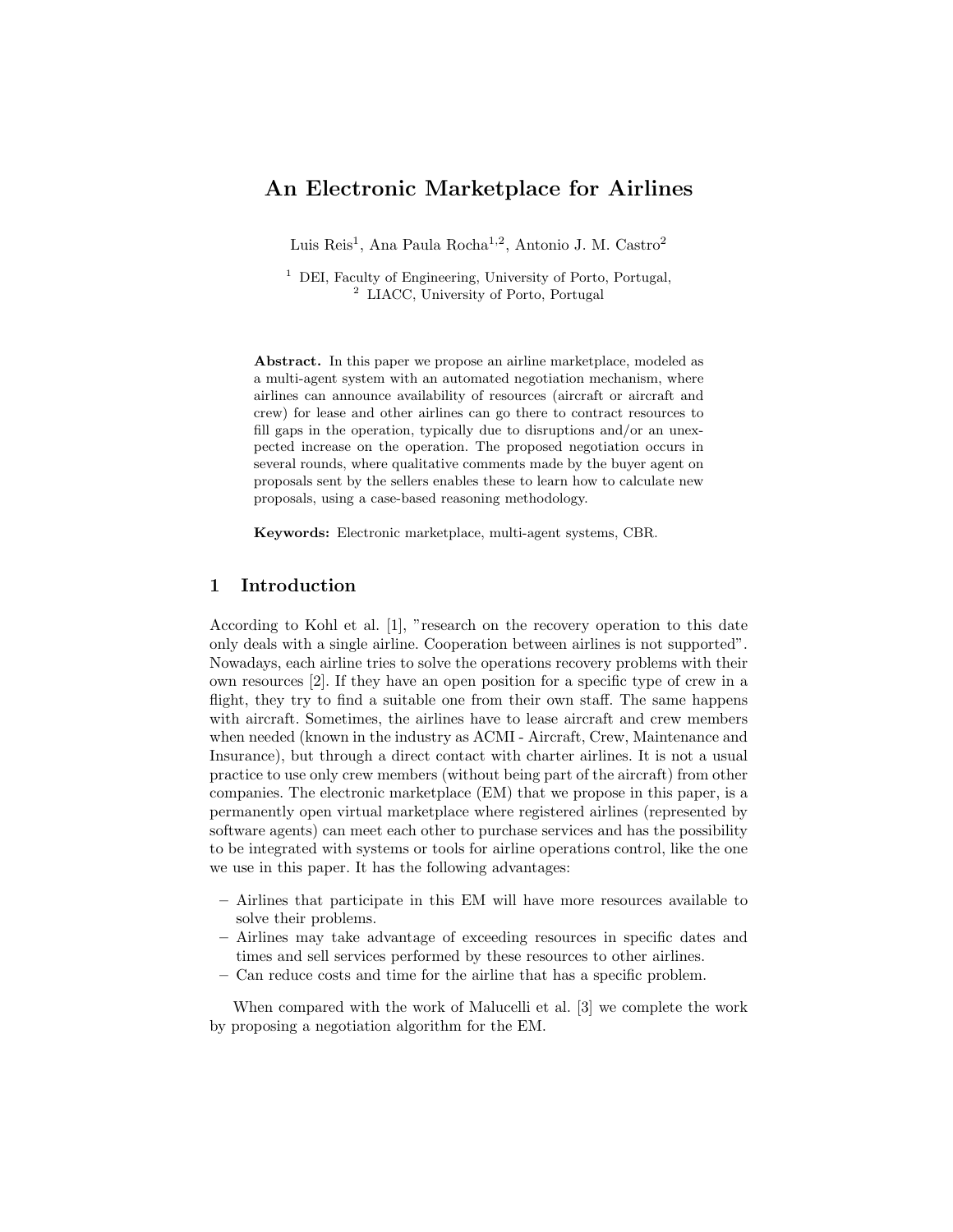Airlines have an Airline Operations Control Center (AOCC) that has the responsibility to ensure that flights meet their planned schedule or, if any problem arises, to find a viable solution that minimizes both the impact in the operational plan and its cost. Research in the air transportation domain has shown that airline companies lose between 2% to 3% of their annual revenue as consequence of disruptions and, that, the impact caused by small disruptions in companies' profits can be reduced by at least 20%, through a better recovery process [4]. Currently, operations management is essentially a manual process, supported by tools, that among other functions include monitoring, event detection and problems resolution and, strongly depends on the tactical knowledge of the AOCC's members [2].

Every time an irregular event that has an impact on the scheduled plan is detected, the AOCC's team has to plan carefully an alternative schedule, to ensure that it minimizes at most the disruption cost. A disruption can be view as composed by four dimensions [2]: aircraft, crew member, passenger and flight. MASDIMA (Multi-Agent System for Disruption Management) [2] addresses the Aircraft, Crew and Passenger recovery problem using an approach that is able to recover all these problem dimensions simultaneously. The present work intends to implement an EM that helps MASDIMA to find the resources (crew and aircraft) needed for its solution.

In Multi-Agent Systems it is required for an agent to interact with other agents whom may not share common goals. This leads to the need to reach agreements [5] through an automated negotiation process. The negotiation decision is a complex process because, most of the times, it does not consider only one attribute but multiple attributes as it is in the case of AOCC. Giving different utility values to the different attributes under negotiation solves the problem of multi-attribute evaluation. Therefore, a multi-attribute negotiation is converted to a single-attribute one, to be made over the evaluation value (examples of this are the work in [6], [7], [8] and [9]). This is also the approach followed in our work.

The multi-agent system based Electronic Marketplace, presented in this paper, allows companies to negotiate among themselves the missing resources. The negotiation algorithm includes case-based reasoning to learn how to make a counter-proposal. According to Riesbeck and Schank [10], "A case-based reasoner solves problems by using or adapting solutions to old problems.", i.e. casebased reasoning (CBR) focuses on the reuse of knowledge acquired from previous experiences in order to solve new problems. Like humans do, CBR is a problem solving paradigm that uses incremental and sustained learning since new experiences are retained each time a problem is solved making those available for future problems. A negotiation algorithm with a CBR approach has never been considered in the works mentioned.

The rest of this paper is as follows: section 2 is the main section and presents the proposed multi-agent system EM. Section 3 presents the scenarios used in experiments, but only one, as well as the results obtained, is discussed. Finally, section 4 concludes the work presented.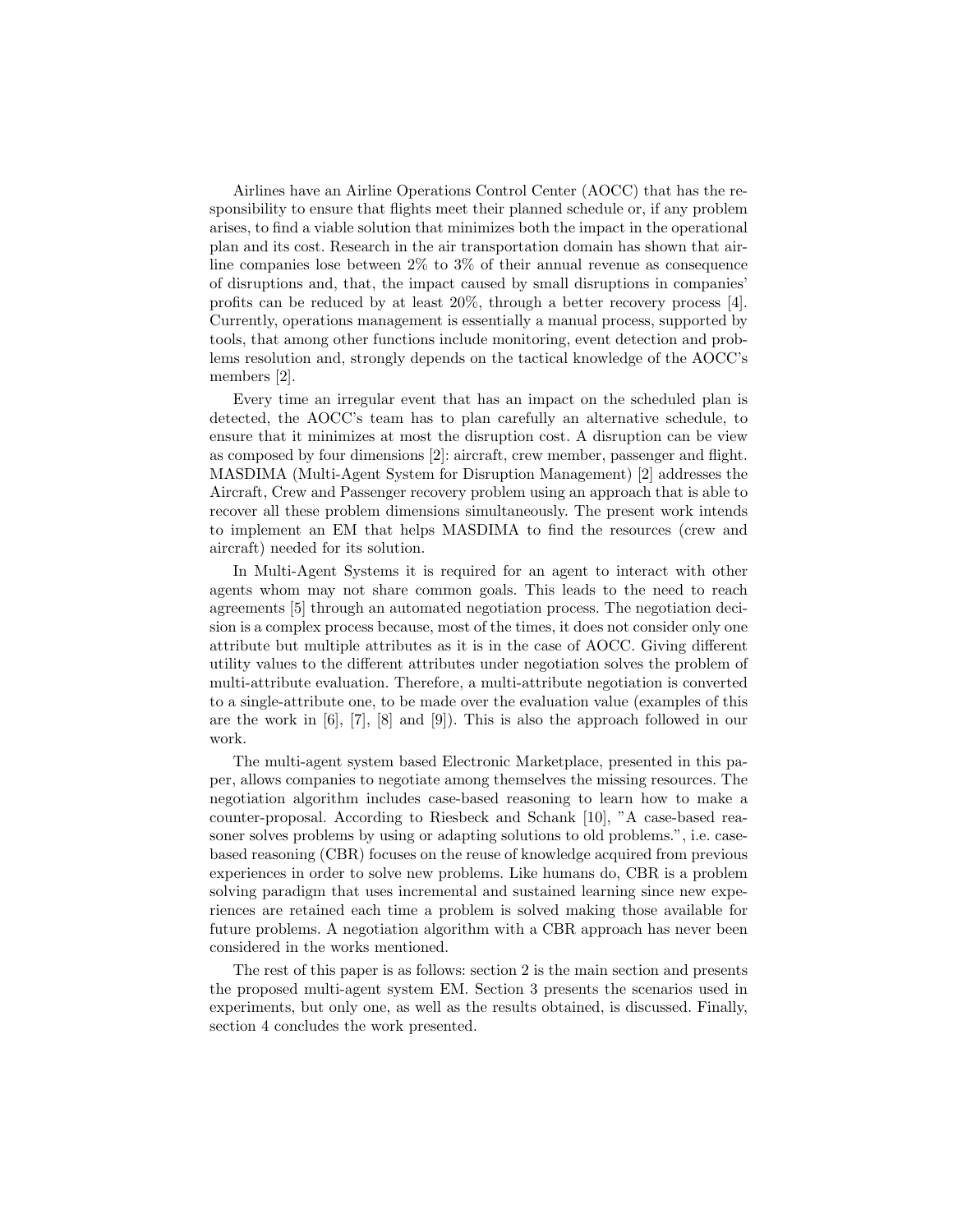## 2 The Electronic Marketplace

When a disrupted flight is detected, the AOCC's team should find an alternative trying to minimize both the delay and the disruption cost. The airline electronic market proposed here intends to help the airline company in this disruption management process, by allowing to find external resources, possibly less costly or available sooner than the company's own. In this market there are two types of entities:

- The buyer, that represents an injured airline company. This is the airline company that has a disrupted flight (an unexpected event causing a delay in the flight).
- The seller, that represents a service provider airline company

Being the object under negotiation, a *Need* is identified by the resource(s) needed: a list of crew members and an aircraft fleet as well as relevant information related to the disrupted flight (scheduled departure time, trip time, delay, origin and destination), as depicted in equation (1).

$$
Need =
$$
 (1)

## with  $Res = \langle \text{CrewList}, \text{Aircraft\_Fleet} \rangle$

where: Res is the resource(s) needed,  $STD$  is the trip duration; Del is the delay of the disrupted flight; *Orig* is the airport origin and *Dest* is the airport destination.

Buyer and sellers will negotiate the resource that buyer identifies as its need. This resource can be a set of crew members, an aircraft or both. When the resource under negotiation is an aircraft, it is required that a crew to handle it should also be provided. For the negotiation to take place, buyers and sellers need to know each other. Sellers should register first, otherwise will be no one in the market to be asked for some resource(s). So, the first step is to have multiple sellers registered and wait for some buyer to register too. When a buyer registers in the market, it retrieves a list containing all registered sellers and starts a negotiation with them. The negotiation is a process where proposals are exchanged between buyer and sellers until an agreement is reached between the buyer and one of the sellers, and the negotiation ends successfully, or no agreement is reached and the negotiation fails.

#### 2.1 The Negotiation process

The negotiation protocol proposed for the airline EM is based in the FIPA Iterated Contract Net and was chosen because it allows multi-round iterative bidding. This way, it is ensured that a wide space of solutions is subject to discussion and refinement, as it is the case of humans' negotiations. This protocol works with an initiator (buyer in this case) and multiple responders (sellers).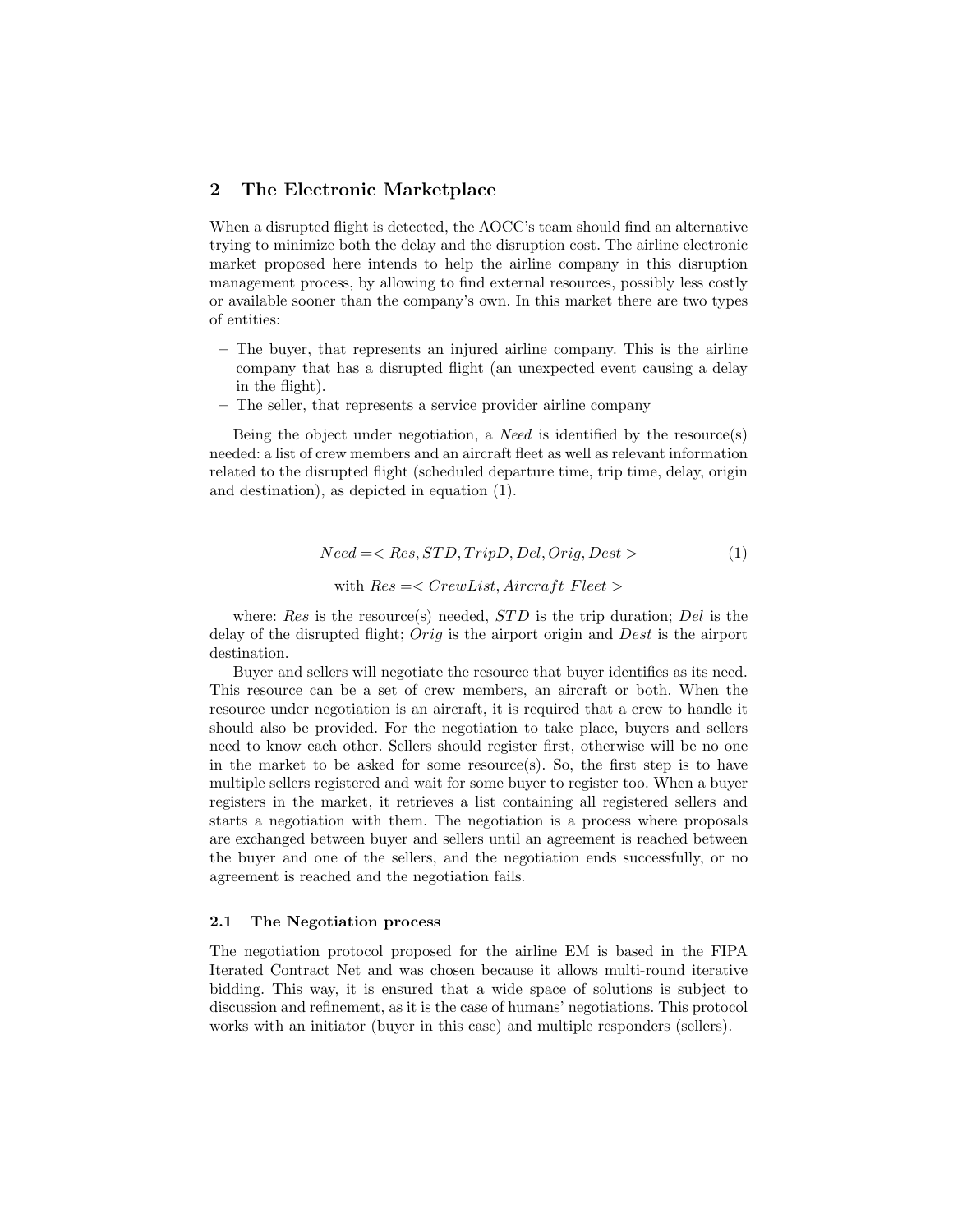The buyer initiates the negotiation, by sending to all sellers an *Invitation* message, (CFP - Call For Proposals), containing relevant information about the disrupted flight and resource needs (as indicated in (1)). When a seller receives the Invitation message, it processes the message verifying if it is able to provide the required resources or not. If yes, the seller replies with a Proposal message, containing the price and availability of its proposal (equation (2)).

$$
Proposal = <\alpha, \rho> \tag{2}
$$

with  $\alpha \in [0, delay\_of\_disrupted\_flight]$ 

where:  $\alpha$  is the proposed availability and  $\rho$  is the proposed price

If the seller is not able to provide the required resources, it replies with a Refusal message.

The first round is then concluded and until the end of the negotiation, all rounds are processed the same way, explained as follows.

#### Airline Company Behavior (Buyer Agent)

Buyer receives one proposal from each interested seller, evaluates all proposals and selects the best one of the current round according to its utility (see equation  $(3)$ .

$$
\mu = \mu_{\alpha} \times \beta + \mu_{\rho} \times (1 - \beta)
$$
  
with  $\beta \in [0, 1]$  (3)

where:  $\mu$  is the utility of the proposal [0, 1];  $\mu_{\alpha}$  is the utility of the availability parameter [0, 1];  $\mu_{\rho}$  is the utility of the price parameter [0, 1];  $\beta$  is the importance factor of the availability parameter.

In buyers perspective, the utility of a proposal must measure its availability and price, where it tries to minimize both.

If the best proposal of the current round is better than the best one found in previous rounds (if any), it is considered the new best proposal. If not, the best proposal remains unchanged. Buyer creates then a reply for each received proposal, issuing a qualitative feedback over the availability and price in it, by comparing these values with the ones in the best proposal. This reply or Feedback message is send to all sellers that are currently in the negotiation (equation (4)).

The qualitative comment included in the Feedback message  $(QIEv$  in equation (4)) can assume one of the three options: OK: means there is no need to improve the attribute that received this feedback; LOWER: means the attribute that received this feedback has a high value, should be reduced; MUCH LOWER: means the attribute that received this feedback has a very high value, should be greatly reduced.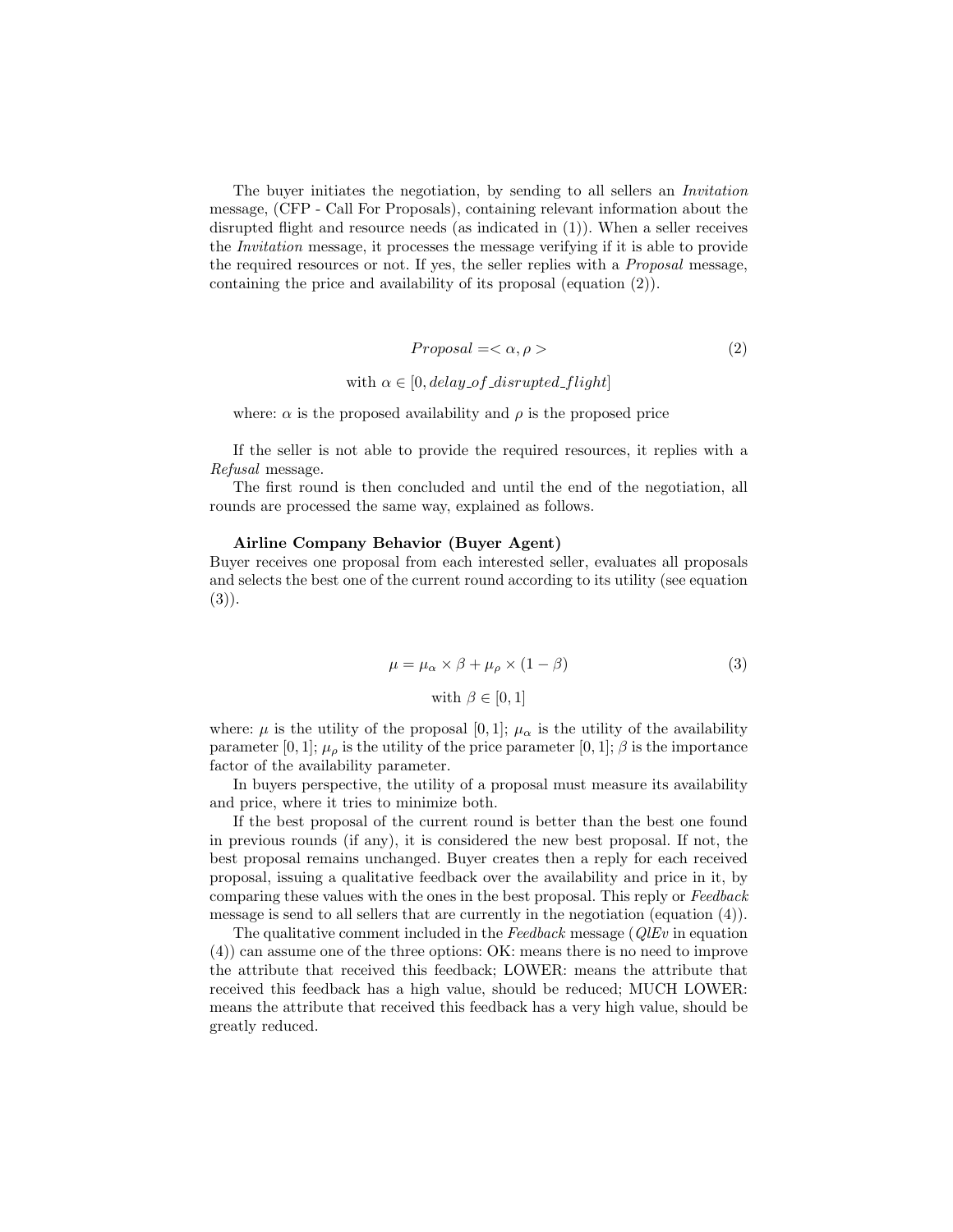$$
Feedback =  \tag{4}
$$

where:  $Q/Ev_{\alpha}$  is the qualitative evaluation of the proposed availability and  $QIEv<sub>o</sub>$  is the qualitative evaluation of the proposed price

#### Service Provider Behavior (Seller Agent)

When a seller receives the feedback for the proposal sent, it updates its experience history, by recording and reasoning the concerned feedback. Sellers will use its experience history (similar to what humans do) to formulate new proposals during the current and future negotiations, taking also into account its utility (see equation (5))

$$
\mu = \frac{\rho - \gamma \times \zeta}{(\sigma \times \zeta) - (\gamma \times \zeta)}\tag{5}
$$

where:  $\mu$  is the utility of the proposal [0, 1];  $\rho$  is the proposed price;  $\gamma$  is the minimum price multiplier;  $\sigma$  is the maximum price multiplier;  $\zeta$  is the leasing associated cost.

If a seller does not have any more proposals to propose, it sends a Refuse message. This process is explained in more detail in section 2.2.

The negotiation is over when all sellers have sent a refusal message or a deadline is reached. In the last round of the negotiation, buyer sends an Accept message to the best proposal's owner, with the accepted proposal data and a Reject message to all others. The seller that received the accept message sends back to buyer a *Termination* message with all relevant data about the *Need*. Upon receiving the termination message, buyer unregisters himself from the market as the negotiation is over.

Note that messages exchanged during all the negotiation ensure that agents' (buyers or sellers) information is kept private. Agents never reveal their costs or utility. For instance, if sellers would know the buyer's disruption cost, their strategy would be to ask for a price slightly lower than that cost, making the market an unpractical alternative for buyer.

#### 2.2 Case-based Reasoning used in negotiation

Sellers use CBR (Case-based Reasoning) to decide what to do upon receiving the buyer feedback over the proposal they have sent, consulting a record of previous experiences classified according to its usefulness.

The object that represents an experience, along with its usefulness, is called *case* and is represented by a set of parameters, grouped into three types ( $Features$ , Solution and Evaluation), as shown in figure 1.

The parameters in Features identify the situation of the current case, regarding the feedback buyer gave, the number of sellers in the negotiation and the identification of the resource under negotiation (aircraft or crew). The parameters in Solution identify the actions performed (price changing, availability changing)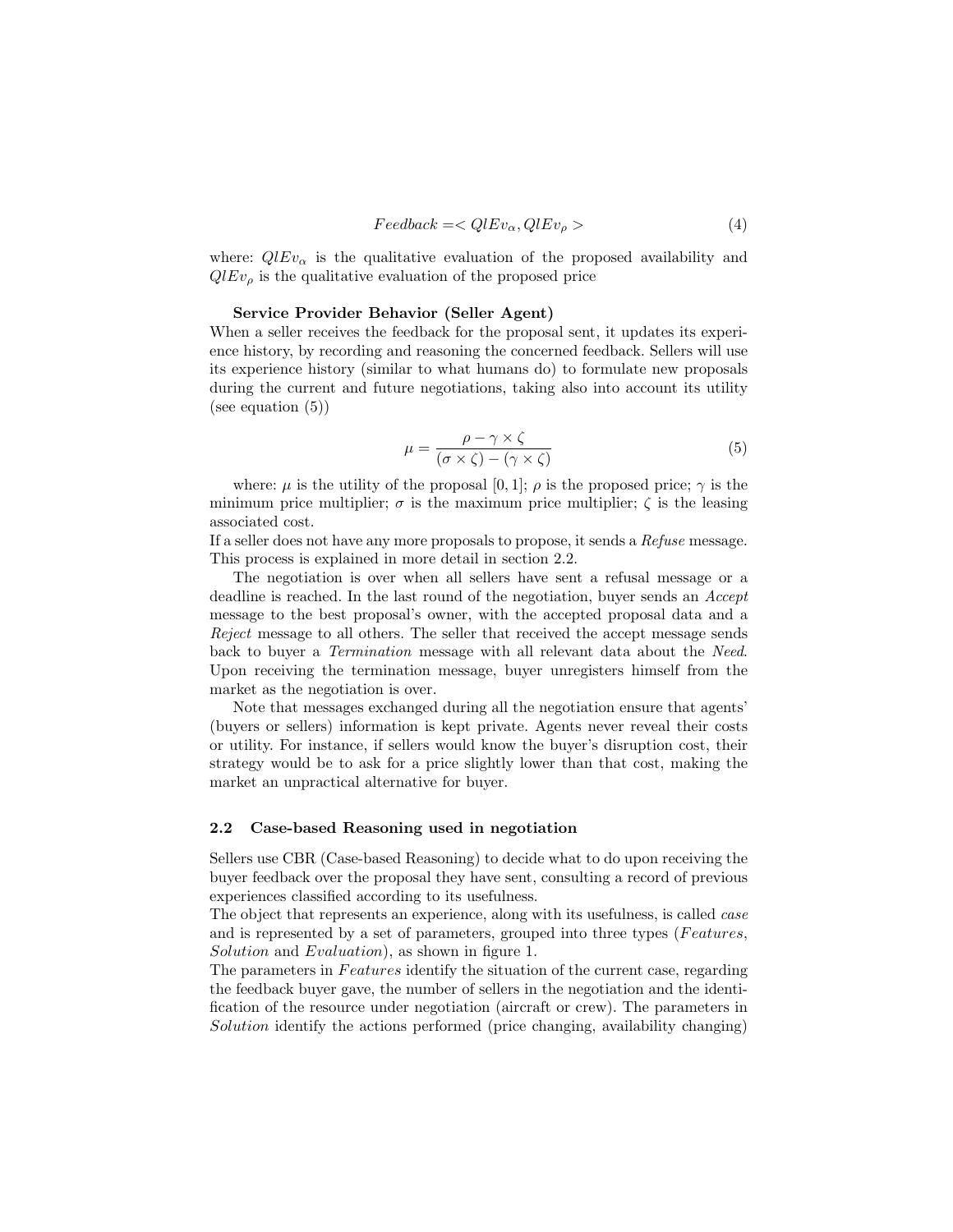in that specific situation. The parameter in Evaluation assigns an evaluation value to the case, that measures its usefulness.



Fig. 1: Case Composition

Algorithm 1 expresses the behavior mentioned above and is detailed in the next paragraphs.

| <b>Algorithm 1:</b> Formulate New Proposal (using CBR)        |  |  |  |
|---------------------------------------------------------------|--|--|--|
| <b>Input:</b> Feedback                                        |  |  |  |
| <b>Output:</b> Proposal                                       |  |  |  |
| 1 SimilarCases := $findSimilarCases(Feedback);$               |  |  |  |
| <b>2</b> if $Similar Cases.size() > 1$ then                   |  |  |  |
| $SelectedCase := softmax(Similar Cases);$<br>3                |  |  |  |
| $Proposal = processCase(SelectedCase);$<br>$\overline{\bf 4}$ |  |  |  |
| 5 else                                                        |  |  |  |
| $Proposal = followFeedback(Feedback);$<br>6                   |  |  |  |
| 7 end                                                         |  |  |  |
| 8 updateHistory(PreviousCase,Feedback);                       |  |  |  |

### Find Similar Cases

CBR starts by retrieving similar cases to the one received. For this purpose, only parameters identified as Features in figure 1 are used to compare cases and to identify equal ones. Although all features are used, they do not have the same preponderance on the task, because the feedback over a proposal is more relevant to decide the action to be made than the others parameters. So, to each parameter in Features is given a weight. Similar cases are found through the euclidean distance between them, a distance of 0 means that the case is identical, a distance greater than 0 means a different case. To ensure that features' weight has relevance in the distance calculation, the weight was added to the well known euclidean distance formula. So, the distance between two cases is the weighted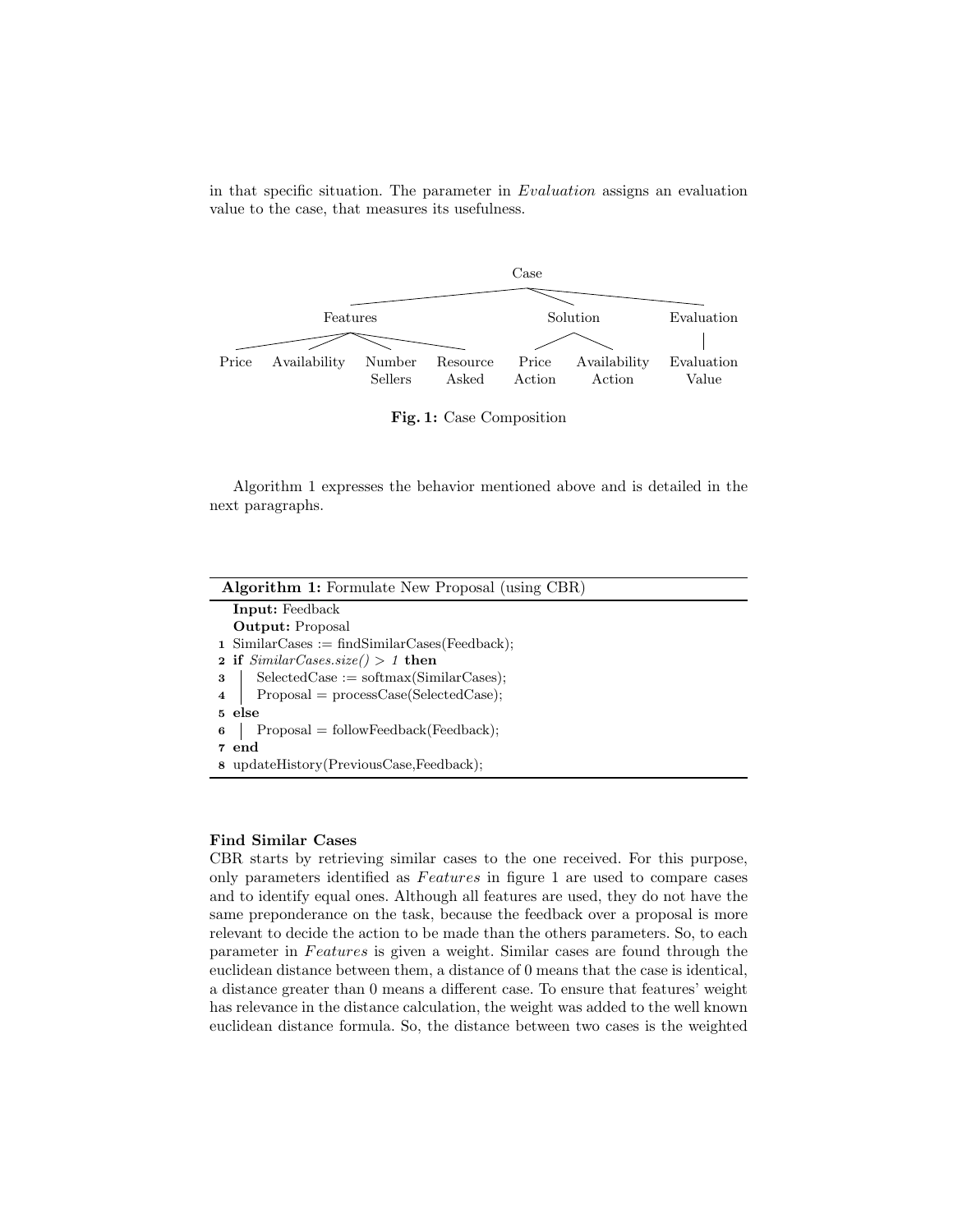sum of their features distances, as presented in equation (6).

$$
d(\kappa, \chi) = \sum_{\eta} \sqrt{(\kappa_{\eta} - \chi_{\eta})^2} \times \varepsilon_{\eta}
$$
  
with  $\eta \in \{Features\}$  (6)

where:  $\kappa$  is the case received;  $\chi$  is one of the case in the data set;  $\eta$  is the current feature;  $\varepsilon_{\eta}$  is the weight of feature  $\eta$ 

#### Select a Case

After identifying the set of similar cases, the seller has to select one of them to apply at the current situation, what it does using a softmax algorithm [11]. This algorithm applies a probability to each similar case retrieved from CBR, where a case's probability is greater the higher its evaluation value. The probability of a case being selected is given by equation (7).

$$
P(k) = \frac{e^{\Upsilon_k}}{\sum_{i=1}^n e^{\Upsilon_i}}\tag{7}
$$

where:  $\hat{\mathcal{Y}}_i$  is the evaluation of case i;  $P(k)$  is probability of the item k being selected; n is the number of similar cases.

After being assigned a probability to each case, a random value is generated and the first case with cumulative probability greater than that random value is selected. The new proposal to be sent by the seller is generated by applying the actions enumerated in the selected case.

If no similar cases exist in the history set, the seller generates a new proposal by following the qualitative comments in the feedback received.

#### Update History

In order to prevent obsolete cases, every time an experience is reproduced, its evaluation is updated, where the latter the experience, the more important its evaluation is. The evaluation of an experience is updated as equation (8) shows.

$$
\Upsilon = \Upsilon_{n-1} * (1 - \alpha) + \Upsilon_n * \alpha \tag{8}
$$

where:  $\Upsilon$  is the updated evaluation value;  $\Upsilon_{prev}$  is the evaluation value of an equal experience found in the history set;  $\mathcal{T}_{curr}$  is the evaluation value for the current experience;  $\alpha$  is the weight given to the most recent experiment.

If there is no previous experience equal to the current one in the history, the evaluation is simply:  $\Upsilon = \Upsilon_{curr}$ 

#### Evaluate a Case

The evaluation of the current experience  $\Upsilon_{curr}$  is calculated as the difference between the feedback over previous round proposal and the current round proposal, as presented in equation (9).

$$
\Upsilon_{curr} = \Delta \rho_{feedback} + \Delta \alpha_{feedback} \tag{9}
$$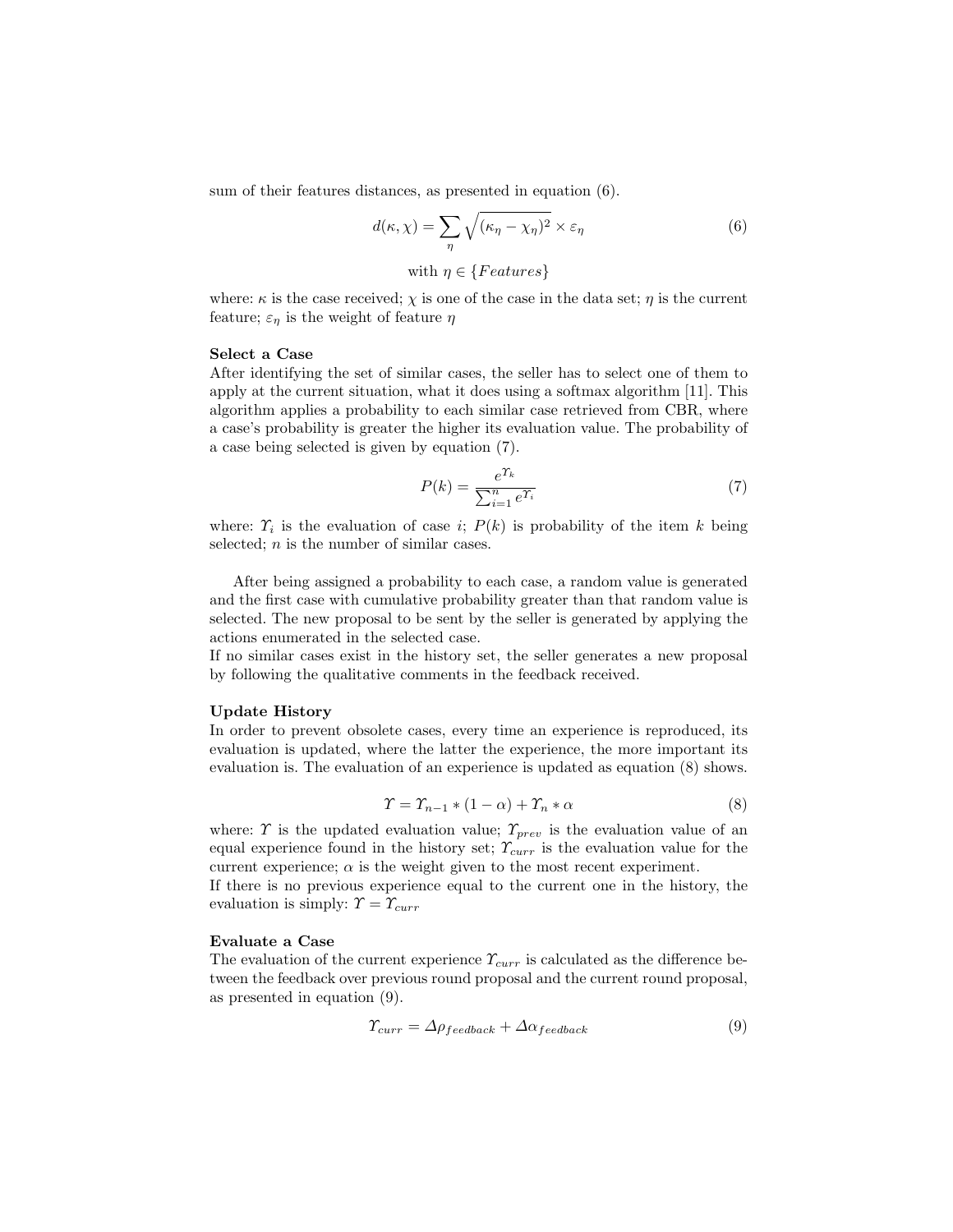where:  $\Delta \rho_{feedback}$  is the price feedback variation;  $\Delta \alpha_{feedback}$  is the availability feedback variation.

If the feedback variation is greater than 0, the evaluation is incremented by 0.5 for each attribute. This means that in the worst scenario, where feedback remains unchanged, evaluation is 0. If only one of the feedback values changed, evaluation is set to 0.5 and if both changed, best scenario, evaluation is set to 1.

## 3 Experiments and Results

To validate our proposal, we have used data provided by a TAP Air Portugal expert in disruption management, regarding disruptions and solutions found for real problems. Each test reflected a disruption and assorted solution possibilities.

The data provided to test the electronic market is composed by 12 disruptions where each disruption contained a considerable amount of fields of which stand out the ID (aircraft tail), delay, cost, disrupted resource, as well as the estimated departure time and number of passengers. The number of crew members of each category (captain, first office, senior cabin crew and flight attendant) was also included.

The metrics used to measure the benefit of the solutions found with the electronic market are the following: Buyer utility, Seller utility, Delay reduction and Price reduction. Three different experiments were executed. The first experiment considered equal weights for the attributes price and availability. The second experiment valued the availability with a weight of 80% and the price with a weight of 20% in the utility calculation. The third and last experiment showed an inversion regarding the values of the second one, i.e. availability with a weight of 20% and the price with a weight of 80% in the utility calculation. In all experiments, disruption number 12 has no results to present because does not exists in seller's data set any resource similar to the one required, so seller gives up the negotiation. Due to paper space limitations, we will only describe the third experiment in section 3.1. In section 4, the results consider the three experiments.

#### 3.1 Experiment 3 (20/80 Experiment)

In this experiment, in order to keep exploring the electronic market evolution to less urgent needs, the weights were distributed 20% - 80% between availability and price attributes, respectively. With this change it was expected to find a great cost reduction to the detriment of delay reduction, expecting no delay reduction at all. The chart in figure 2 presents the results obtained.

From this experiment it can be concluded that when price is preferred over availability, it is predictable on how the outcome will vary, i.e. for small departure intervals it will be one of the worse possible solutions, but for big departure intervals, it will be the perfect choice. This perspective will be approached later.

The expected is to lease the resources with an availability that tends to delay the flights, which would make the price to be much lower. However, that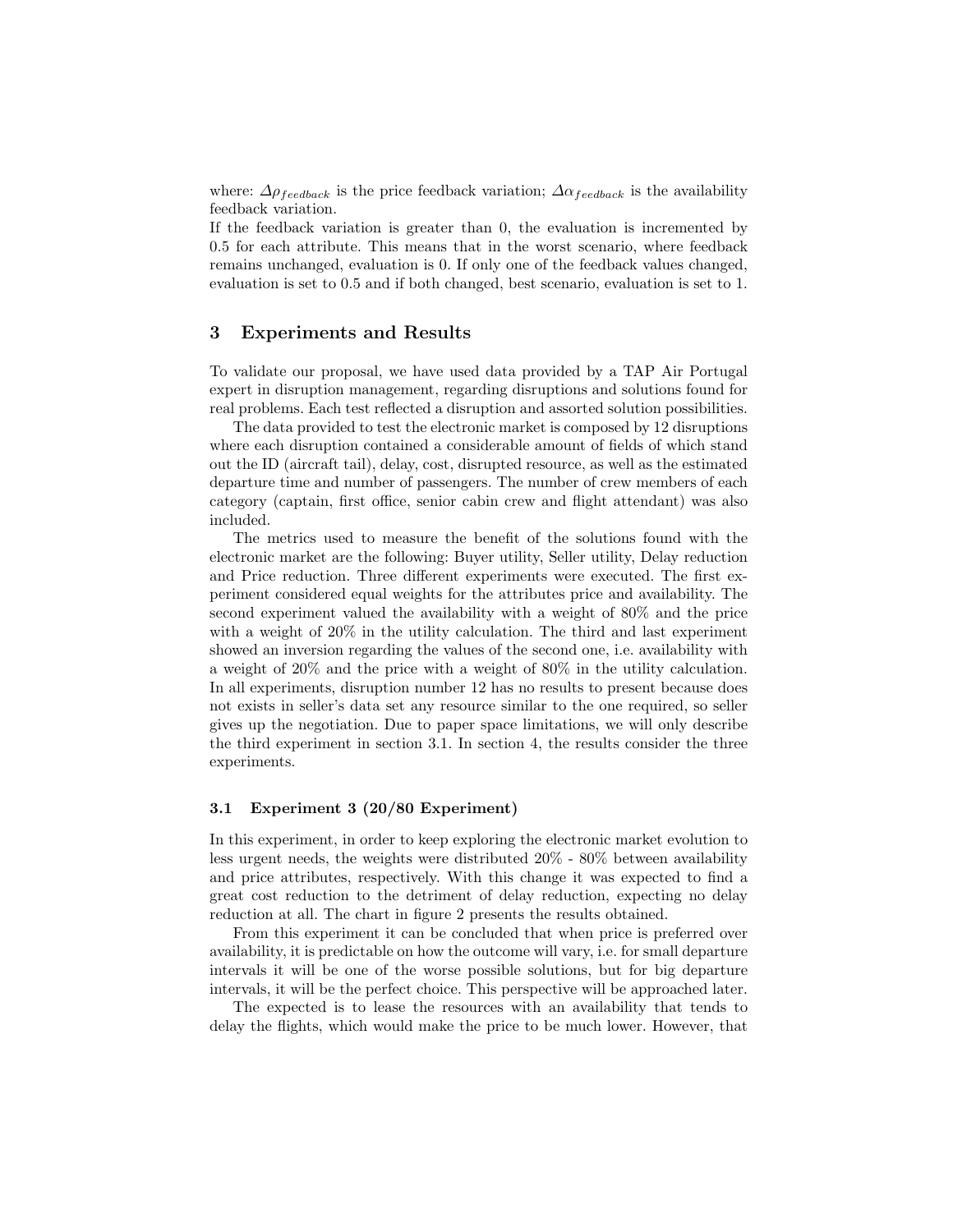

Fig. 2: Experiment 3 Results

does not happen, because the departure intervals used for this experiment were small. For this reason, the cost reduction is improved but it is not improved in the same measure as delay reduction, i.e., cost reduction is worsened, having a great range of variation from around 10% to nearly 100%, in the disruptions 5 and 10 respectively. Disruption number 6 has a negative value for buyer's utility and for this reason, it is not a viable solution. The fact that there is no delay reduction or the seller's utility being 0 supports that statement, so this is a case that would never result in a leasing contract. This can be explained by the fact that the minimum price proposed will never be 0 because the seller wants to have some profit from the leasing contract. The average values of the metrics used are presented in table 1.

Table 1: Experiment 3 - Average values

|      | Seller   Buyer | Delay                                             | .<br>Cost |
|------|----------------|---------------------------------------------------|-----------|
|      |                | $ Utility Utility Reduction (\%) Reduction (\%) $ |           |
| 0.33 | 0.26           | 32.73                                             | 24.59     |

In this experiment agents' utilities are close, yet are too low to be considered as a useful scenario for both. There is a mean delay reduction of 32.73% although only four disruptions had their delay minimized, which was not expected, it is explained by the cost-benefit relation. The average cost reduction of 36.72% is too low for what was expected, i.e. as the availability tends to delay it was expected a greater cost reduction than the one obtained.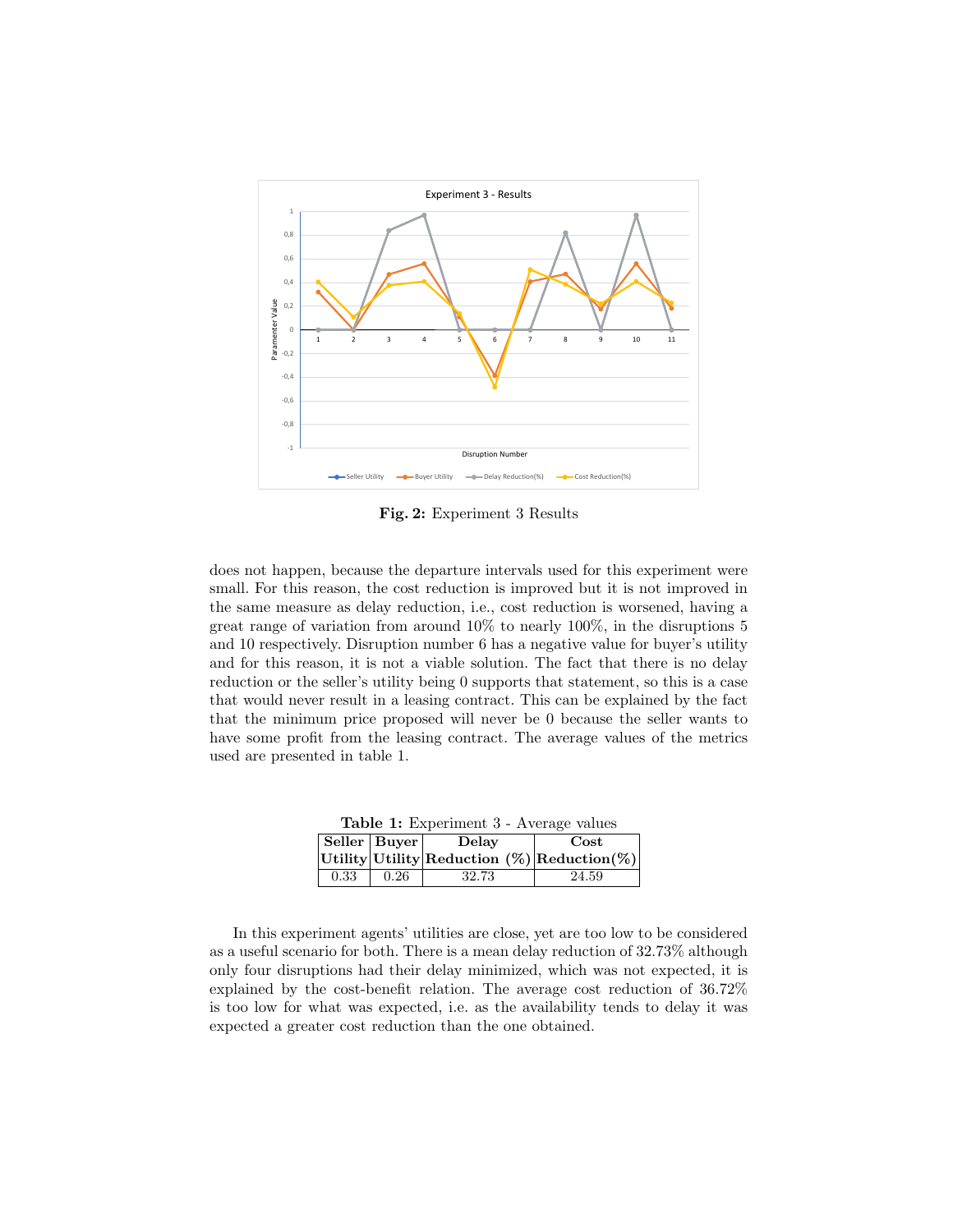#### 3.2 Results

The electronic market does not consider any costs unrelated to the disrupted resources. However, in order to choose the most cost-effective solution, passenger related costs must be considered after the market returns its solutions. For instance, the number of passengers that will miss a flight connection due to the delay carries an extra cost to the injured company (passenger cost) and will affect the passenger satisfaction, which also carries an extra cost to the company (passenger goodwill cost). These costs will be added to the aircraft and crew costs, being distributed as follows: (1) Direct Costs: Aircraft cost plus crew cost plus passenger cost; (2) Integrated Solution Costs: Passenger goodwill cost times passenger goodwill weight plus direct costs.

All these costs are considered by the human specialist (at the AOCC) when it must choose a solution to a disruption in its daily operation. This section intends to compare the solutions found by the electronic market to the ones chosen by a human specialist, by presenting the electronic market solutions to the human for him to analyze and validate. The passenger goodwill weight is 5, by default, according to the specialist.

The first step in the comparison between the solutions found by the electronic market and the ones chosen by a human specialist is to see how the three solutions (one of each experiment) obtained in the electronic market impacts in the flight delay and in the number of passengers missing the flight connections.

The second step is to see the disruption and each solution cost and its influence on the passenger and passenger goodwill costs.

The third step is to see the costs without considering the electronic market solutions: original direct costs and original integrated solution cost, i.e. the original integrated solution cost is the sum of aircraft, crew and passenger costs to which is added the result of the multiplication between passengers goodwill cost and its weight, as shown in equation (10).

$$
IC_{orig} = c_a + c_{cr} + c_{pax} + (c_{paxyw} \times w_{gw})
$$
\n<sup>(10)</sup>

where:  $c_a$  is the aircraft cost;  $c_{cr}$  is the crew cost;  $c_{pax}$  is the passenger cost;  $c_{\text{paxqw}}$  is the passenger good will cost;  $w_{\text{qw}}$  is the weight of good will.

The new integrated costs represent the integrated costs of the electronic market solutions while the original integrated costs represent the company solution integrated costs. The final step is to see if there are savings provided by each one of the electronic market solutions because the specialist always chooses the solution with a higher value of integrated savings. After being introduced the methodology used to calculate the Integrated Savings, the results over all disruptions are presented in figure 3.

As shown, the solutions obtained through the electronic market are more cost-effective than the company's solutions, except in the disruption which is identified by CSTJF that has no similar resources in the electronic market.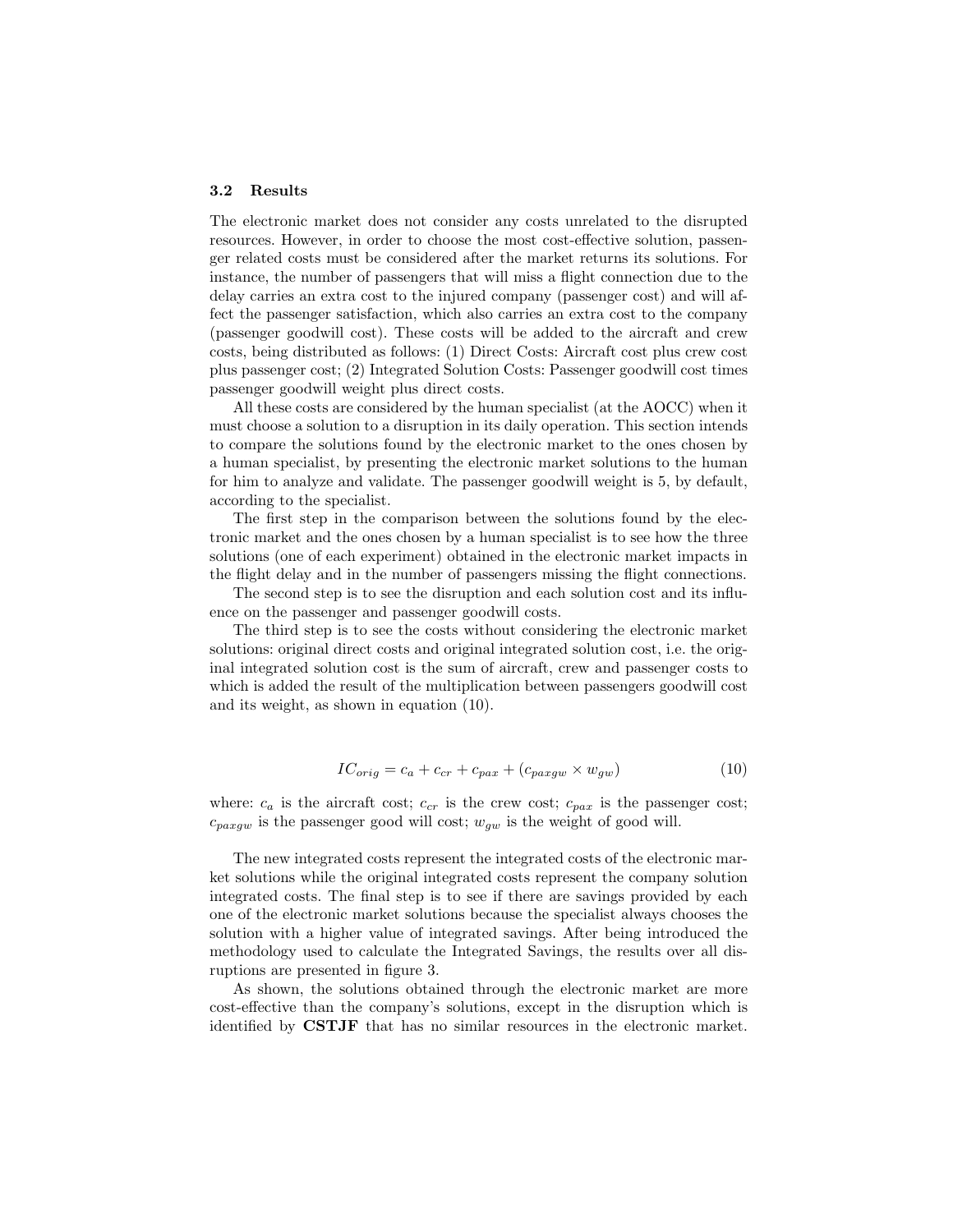

Fig. 3: Costs and Savings

When comparing the chosen solution from the electronic market with the disruptive solution, the electronic market solutions present an average delay reduction of 66.85% and an average cost reduction of 63.51%. Disregarding the CSTJF disruption, there is at least one solution obtained (considering the three experiments made) in the electronic market that is more cost-effective than the disruptive solution for each disruption, having a total of seven disruptions minimized in each experiment.

## 4 Conclusions and Future Work

In this paper, it is proposed an electronic marketplace modeled as a multi-agent system to expand a company's solution space regarding disruptions management and enable other airlines to offer their resources to lease. This electronic marketplace provides alternative solutions to companies affected by disruptions, using resources from other companies (and, as such, contributing to increase collaboration between airlines), which is achieved through automated negotiation, where agents negotiate the resource's availability and price for a disrupted flight. Human validation (at the AOCC) is also included to compare the solutions obtained through the EM with the ones obtained with the company's own resources. The Seller agent in the EM uses case-based reasoning to reuse or adapt previous experiences, to the current negotiation, which is also a contribution of our work.

Three different scenarios were tested to validate the concept, as described in section 3. As there were no available resources for only one disruption in the electronic market, the success rate is 91.7% considering the cost reduction parameter and 67.7% considering both cost and delay minimized.